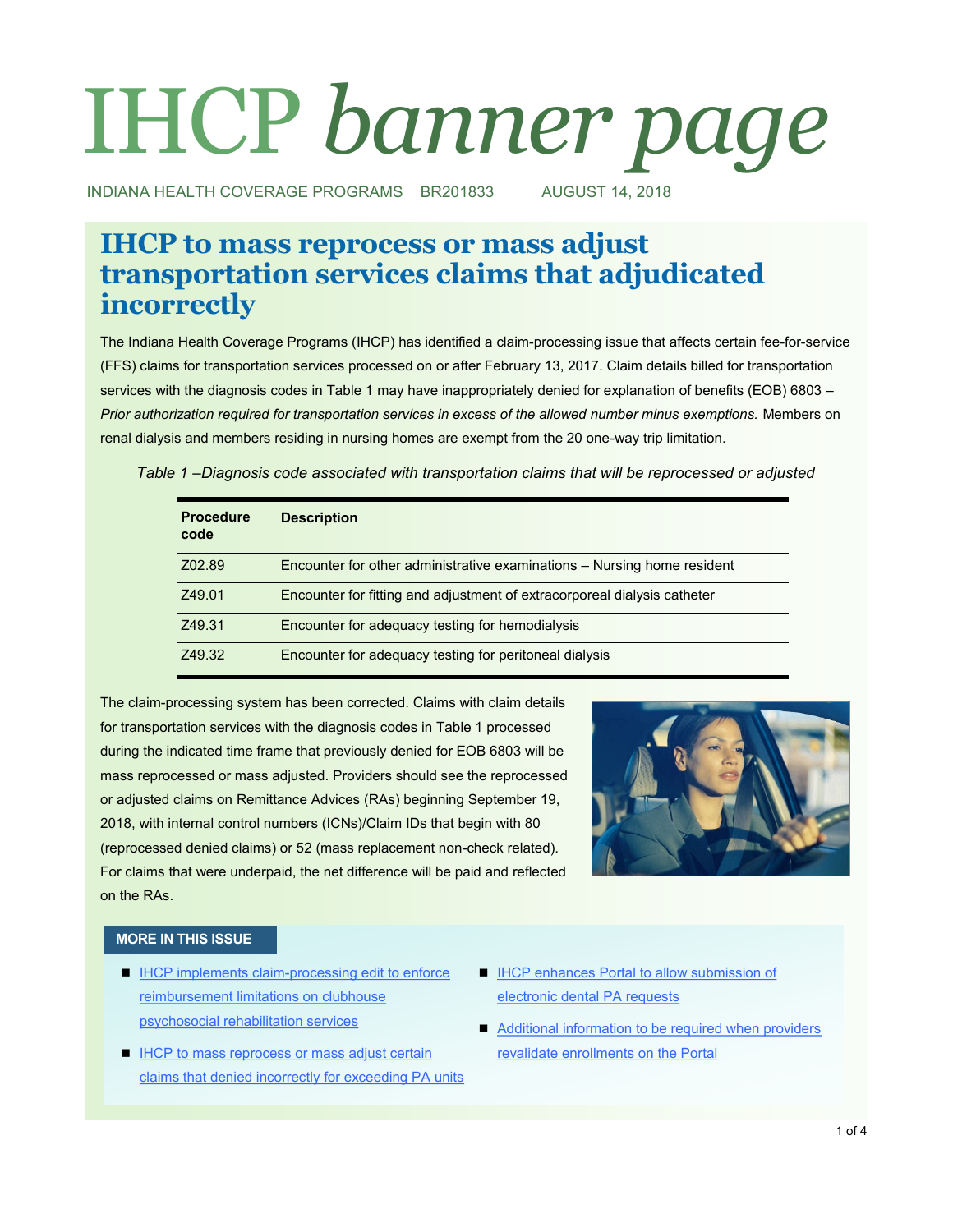# <span id="page-1-0"></span>**IHCP implements claim-processing edit to enforce reimbursement limitations on clubhouse psychosocial rehabilitation services**

As announced in *IHCP Bulletin [BT201618](http://provider.indianamedicaid.com/ihcp/Bulletins/BT201618.pdf)*, effective May 1, 2016, the Indiana Health Coverage Programs (IHCP) covers psychosocial rehabilitation as a Medicaid Rehabilitation Option (MRO) service. The following reimbursement limitations and billing requirements for psychosocial rehabilitation services were outlined in the bulletin:

- Service packages are limited to members with an Needs and Strengths Assessment (ANSA) level of need (LON) of 3, 4, 5, or 5A.
- Services must be billed with Healthcare Common Procedure Coding System (HCPCS) code H2017 HW – *Psychosocial rehabilitation services, per 15 min.*
- Services are limited to 1,820 units (one unit equals 15 minutes) per each 180-day period of a member's MRO eligibility.



- Services are limited to 32 units per day.
- The service is not reimbursable when billed on the same date of service (DOS) as H2012 HW HB U1 Adult *Intensive Rehabilitative Services (AIRS).*
- H2014 HW *Skills Training and Development* is limited to 8 units (2 hours) when billed on the same DOS as H2017 HW.
- Services must be billed using the *CMS*<sup>*-1500* professional claim form, or an 837P electronic transaction.</sup>
- The rendering provider identified on the claim must be the clubhouse psychosocial rehabilitation provider with provider specialty 613.

Effective September 14, 2018, the IHCP will implement a new audit function in *Core*MMIS to enforce the reimbursement limit for H2014 HW *to* 8 units (2 hours) when billed on the same DOS as H2017 HW.

Claims processed on or after September 14, 2018, with details containing services for H2014 HW or H2017 HW for the same DOS, will be subject to this audit as follows:

- If a claim for H2017 HW was previously adjudicated and a subsequent claim for H2014 HW is submitted for the same DOS, the subsequent claim will deny if the number of units billed for H2014 HW is greater than 8 units. The Remittance Advice (RA) will indicate explanation of benefits (EOB) 6376 – *H2014 HW is not payable with a quantity billed greater than 8 units, when H2017 HW has been paid in history for the same member by any provider*.
- If a claim for H2014 HW was previously adjudicated and a subsequent claim for H2017 HW is submitted for the same DOS, the IHCP will recoup payments previously made for H2014 HW if the number of units previously billed was greater than 8 units. The RA will indicate EOB 6377 – *H2017 HW is being paid and the previously paid similar service, H2014 HW, will be recouped*.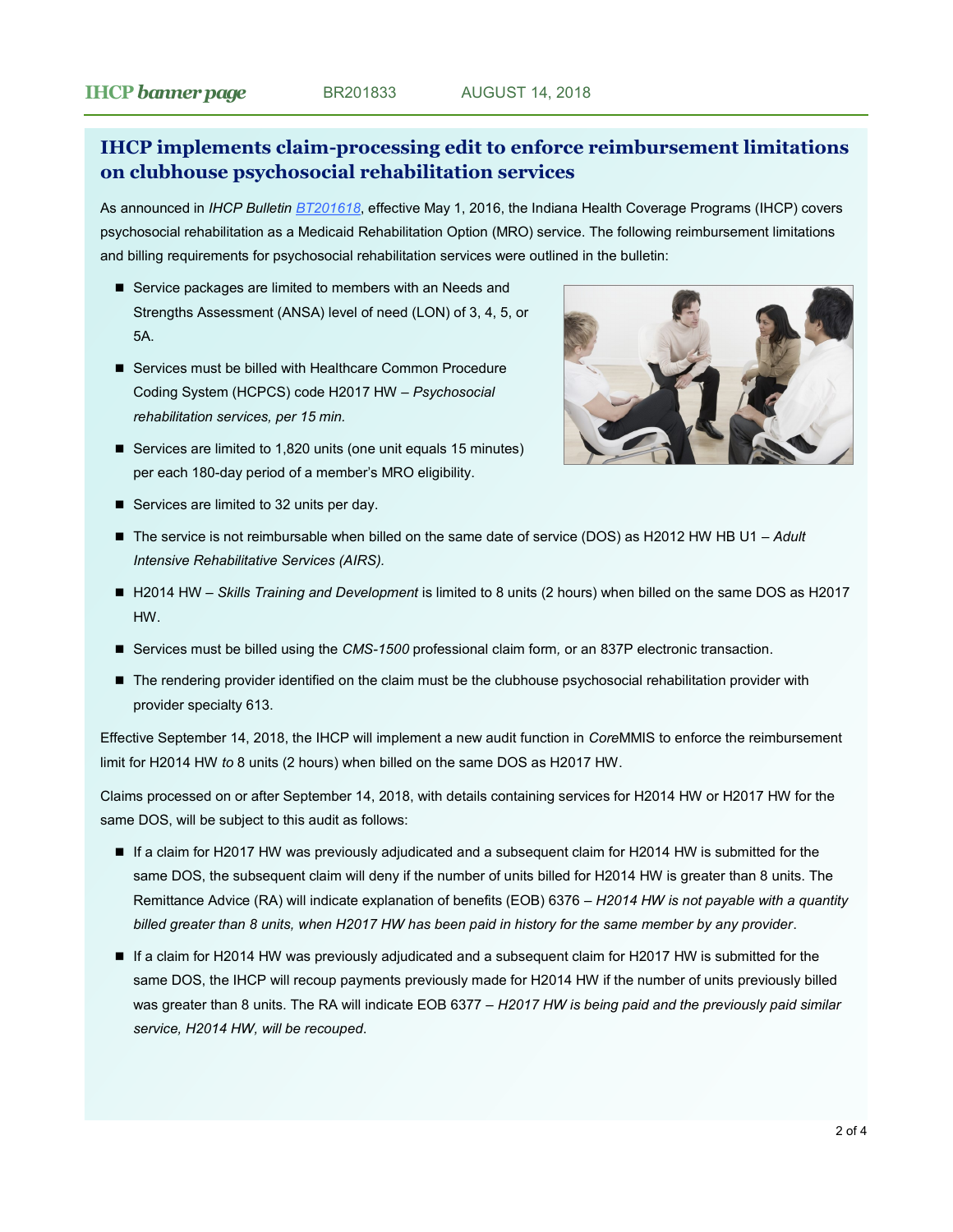# <span id="page-2-0"></span>**IHCP to mass reprocess or mass adjust certain claims that denied incorrectly for exceeding PA units**

The Indiana Health Coverage Programs (IHCP) has identified a claim-processing issue that affects claims for certain services requiring prior authorization (PA) that were processed from February 13, 2017, through July 15, 2018. Units of service billed by school corporations and First Steps providers during these dates were systematically deducted from members' prior authorized units in error. This error caused claims from other providers as well as subsequent claims from school corporations and First Steps providers to deny inappropriately for explanation of benefits (EOB) 3000 – *Payment for this service has been denied or cutback due to units billed exceeding the units prior authorized*.

The claim-processing system has been corrected. Claims processed during the timeframe indicated that denied for EOB 3000 will be mass reprocessed or mass adjusted. Providers should see the reprocessed or adjusted claims on Remittance Advices (RAs) beginning September 18, 2018, with internal control numbers (ICNs)/ Claim IDs that begin with 80 (reprocessed denied claim) or 52 (mass replacement noncheck related). For claims that were underpaid, the net difference will be paid and reflected on the RAs.



# **IHCP enhances Portal to allow submission of electronic dental PA requests**

Effective August 30, 2018, the Indiana Health Coverage Programs (IHCP) Provider Healthcare Portal (Portal) will be enhanced to allow providers to submit all information associated with a dental prior authorization (PA) request via the Portal rather than completing the *IHCP Prior Review and Authorization Dental Request Form* and submitting it as an attachment to the electronic request.

On the *Care Management Create Authorization* page of the Portal, the *Dental Request Form* will automatically display when one of the following service types is selected:

- Adjunctive dental services
- Dental accident
- Dental care
- Dental crowns
- Diagnostic dental
- Endodontics
- Maxillofacial prosthetics
- Oral surgery
- Orthodontics
- **Periodontics**
- **Prosthodontics**
- Restorative

The *electronic Dental Request Form* will require providers to enter the same information as is required on the paper *IHCP Prior Review and Authorization Dental Request* form. Providers will also be required to include the same attachments with the electronic dental PA submission as are required with the paper form.

Although providers will be able to submit dental PA requests and attachments via the Portal, the paper *IHCP Prior Review and Authorization Dental Request* form and the associated attachments will still be accepted via fax and mail.

For additional information about requesting PA electronically through the Portal, please refer to the *[Prior Authorization](http://provider.indianamedicaid.com/media/155475/prior%20authorization.pdf)* and the *[Provider Healthcare Portal](http://provider.indianamedicaid.com/media/177265/provider%20healthcare%20portal.pdf)* provider reference modules at indianamedicaid.com.